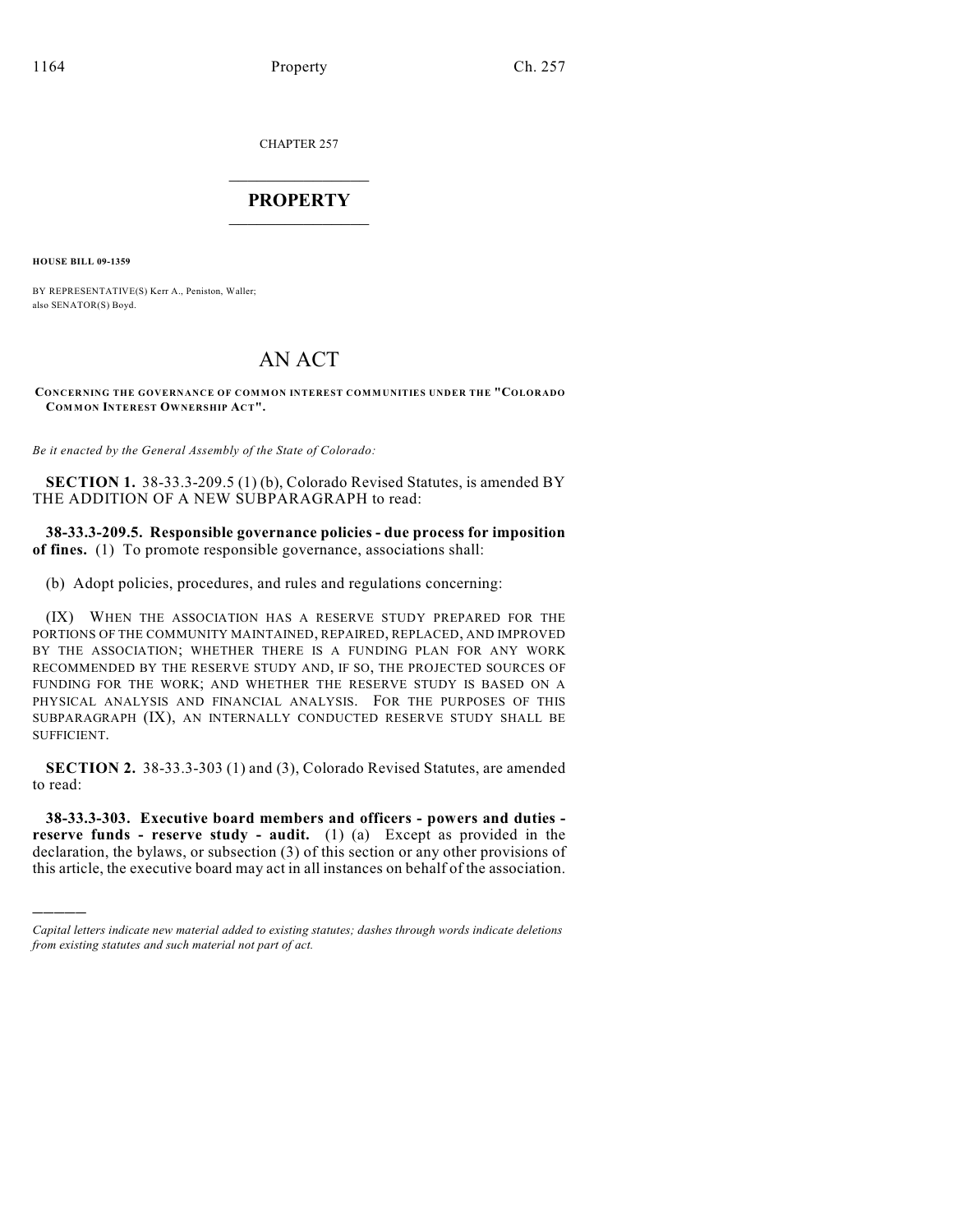## Ch. 257 **Property** 21165

(b) NOTWITHSTANDING ANY PROVISION OF THE DECLARATION OR BYLAWS TO THE CONTRARY, ALL MEMBERS OF THE EXECUTIVE BOARD SHALL HAVE AVAILABLE TO THEM ALL INFORMATION RELATED TO THE RESPONSIBILITIES AND OPERATION OF THE ASSOCIATION OBTAINED BY ANY OTHER MEMBER OF THE EXECUTIVE BOARD. THIS INFORMATION SHALL INCLUDE, BUT IS NOT NECESSARILY LIMITED TO, REPORTS OF DETAILED MONTHLY EXPENDITURES, CONTRACTS TO WHICH THE ASSOCIATION IS A PARTY, AND COPIES OF COMMUNICATIONS, REPORTS, AND OPINIONS TO AND FROM ANY MEMBER OF THE EXECUTIVE BOARD OR ANY MANAGING AGENT, ATTORNEY, OR ACCOUNTANT EMPLOYED OR ENGAGED BY THE EXECUTIVE BOARD TO WHOM THE EXECUTIVE BOARD DELEGATES RESPONSIBILITIES UNDER THIS ARTICLE.

(3) (a) The executive board may not act on behalf of the association to amend the declaration, to terminate the common interest community, or to elect members of the executive board or determine the qualifications, powers and duties, or terms of office of executive board members, but the executive board may fill vacancies in its membership for the unexpired portion of any term.

(b) COMMITTEES OF THE ASSOCIATION SHALL BE APPOINTED PURSUANT TO THE GOVERNING DOCUMENTS OF THE ASSOCIATION OR, IF THE GOVERNING DOCUMENTS CONTAIN NO APPLICABLE PROVISIONS, PURSUANT TO SECTION 7-128-206, C.R.S. THE PERSON APPOINTED AFTER AUGUST 15, 2009, TO PRESIDE OVER ANY SUCH COMMITTEE SHALL MEET THE SAME QUALIFICATIONS AS ARE REQUIRED BY THE GOVERNING DOCUMENTS OF THE ASSOCIATION FOR ELECTION OR APPOINTMENT TO THE EXECUTIVE BOARD OF THE ASSOCIATION.

**SECTION 3.** 38-33.3-117 (1), Colorado Revised Statutes, is amended BY THE ADDITION OF A NEW PARAGRAPH to read:

**38-33.3-117. Applicability to preexisting common interest communities.** (1) Except as provided in section 38-33.3-119, the following sections shall apply to all common interest communities created within this state before July 1, 1992, with respect to events and circumstances occurring on or after July 1, 1992:

 $(i.7)$  38-33.3-303 (1) (b) AND (3) (b);

**SECTION 4.** 38-33.3-117 (1.5) (h), Colorado Revised Statutes, is amended, and the said 38-33.3-117 is further amended BY THE ADDITION OF A NEW SUBSECTION, to read:

**38-33.3-117. Applicability to preexisting common interest communities.** (1.5) Except as provided in section 38-33.3-119, the following sections shall apply to all common interest communities created within this state before July 1, 1992, with respect to events and circumstances occurring on or after January 1, 2006:

(h)  $38-33.3-303$  (4) (b) 38-33.3-303 (1) (b), (3) (b), AND (4) (b);

(1.7) EXCEPT AS PROVIDED IN SECTION 38-33.3-119, SECTION 38-33.3-209.5 (1) (b) (IX) SHALL APPLY TO ALL COMMON INTEREST COMMUNITIES CREATED WITHIN THIS STATE BEFORE JULY 1, 1992, WITH RESPECT TO EVENTS AND CIRCUMSTANCES OCCURRING ON OR AFTER JULY 1, 2010.